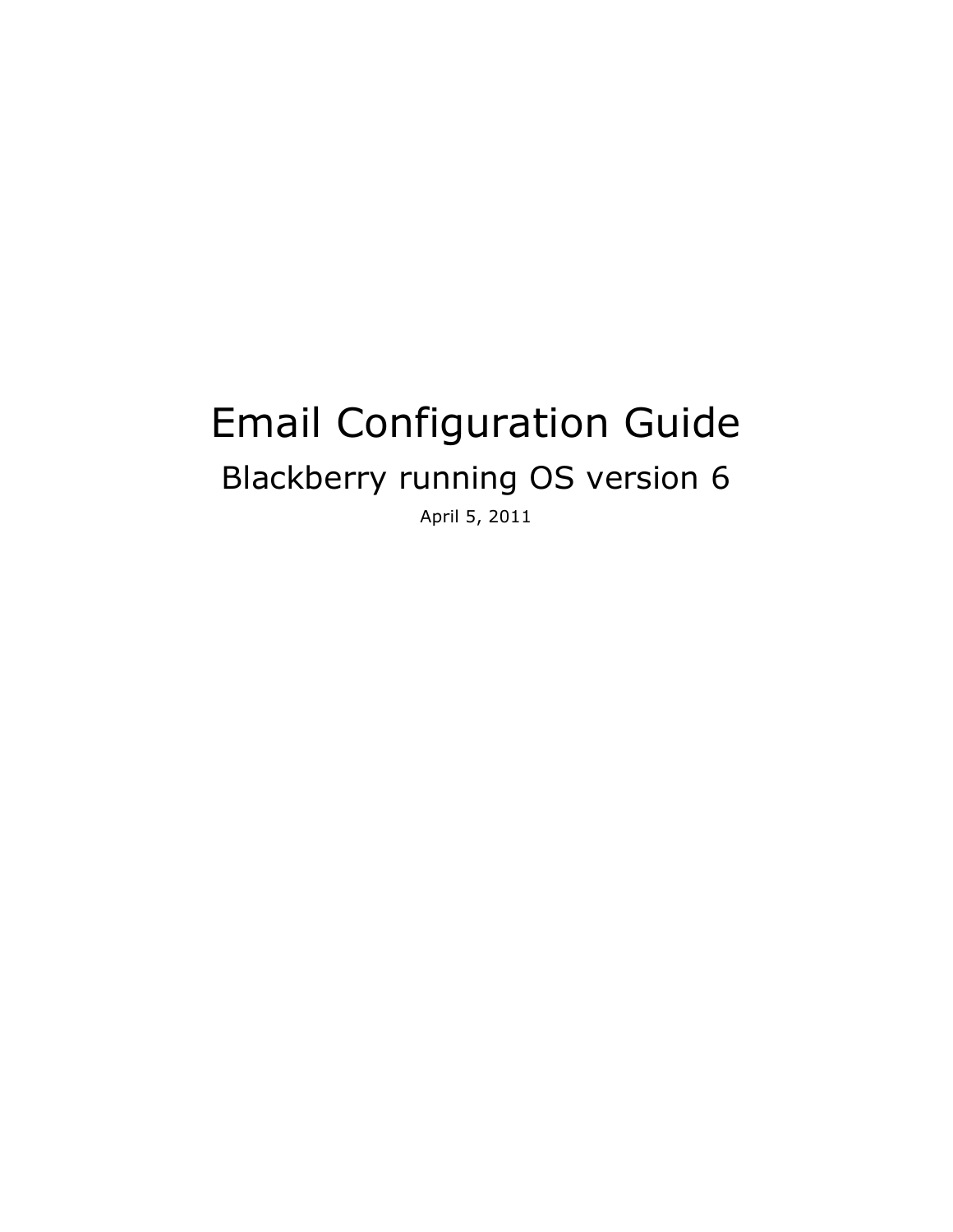| <b>Table of Contents</b> |  |
|--------------------------|--|
|                          |  |
|                          |  |
|                          |  |
|                          |  |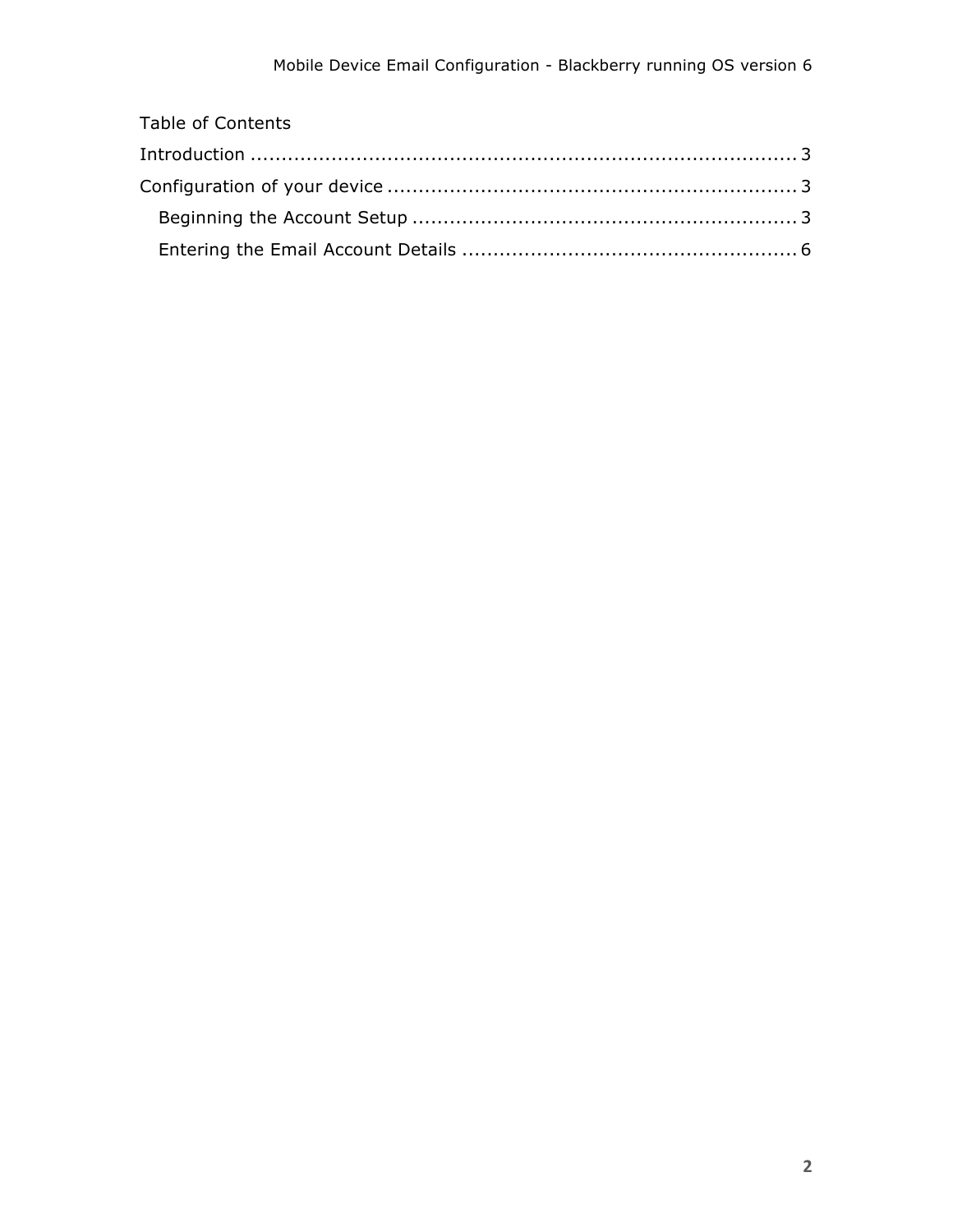## **Introduction**

This guide explains how to configure your Blackberry to access your email account.

This tutorial was created using a Blackberry 9780 smartphone 3G running OS version 6.0. If you are using different hardware or a different OS version, these instructions may differ.

The domain example.com is used throughout this guide as a substitute for your domain name. If your domain is johnsmith.com, use johnsmith.com in place of example.com.

## **Configuration of your device**

The steps below can be used to set up hover email on your Blackberry.

### **Beginning the Account Setup**



From your home screen, scroll down and tap **Setup**.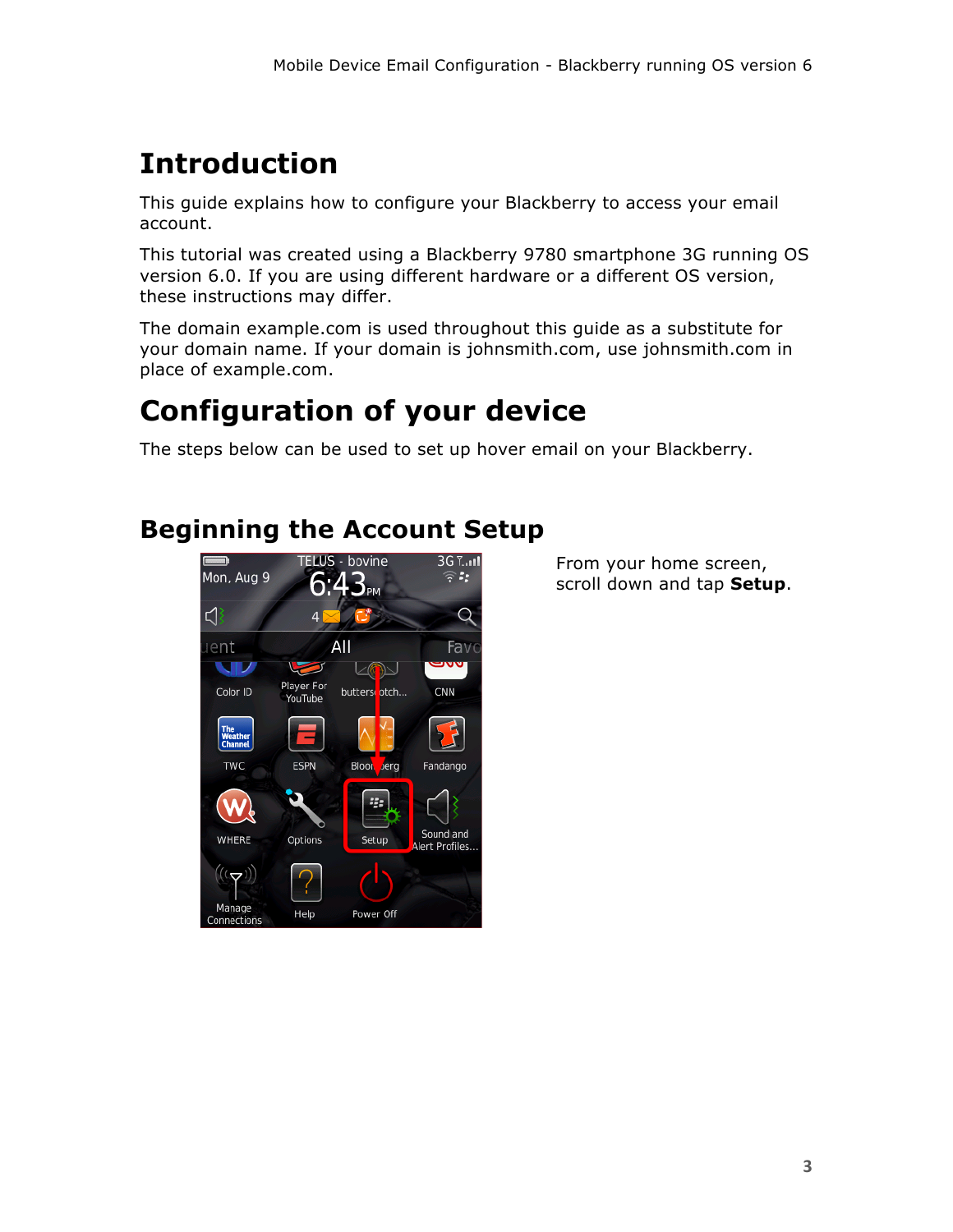

|                                        | <b>Email Accounts</b><br>-: 3G ™II                                                                                           |  |  |  |
|----------------------------------------|------------------------------------------------------------------------------------------------------------------------------|--|--|--|
| Select the type of email account type: |                                                                                                                              |  |  |  |
|                                        | <b>Internet Mail Account</b><br>Set up or manage an existing<br>email account, or create a new<br>BlackBerry email account.  |  |  |  |
|                                        | <b>Enterprise Account</b><br>Set up a work email account to use<br>with your organization's<br>BlackBerry Enterprise Server. |  |  |  |
|                                        | Return to Setup                                                                                                              |  |  |  |

#### Tap **Email Accounts**.

#### Tap **Internet Mail Account**.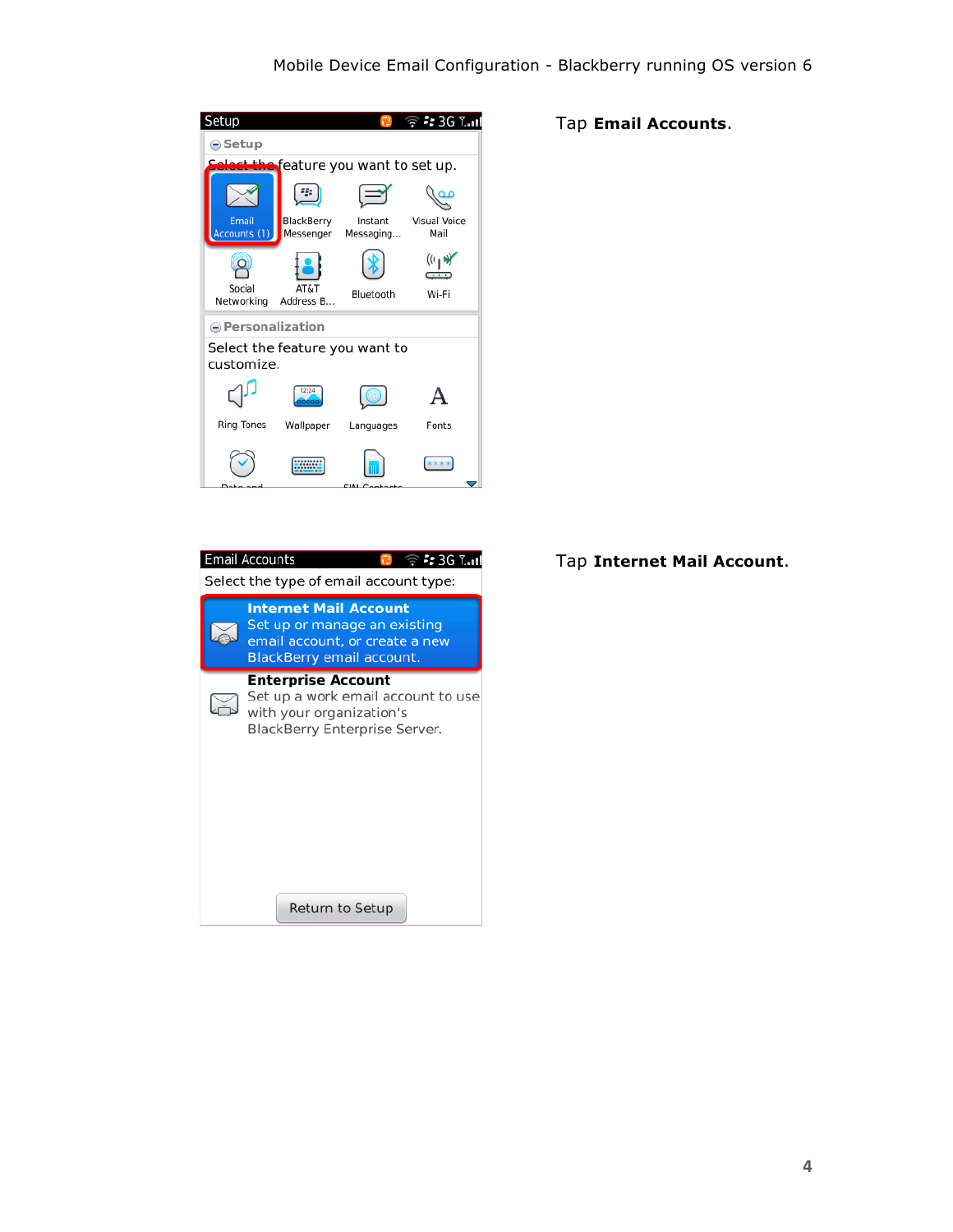#### Mobile Device Email Configuration - Blackberry running OS version 6

| <b>Email Accounts</b><br>$\widehat{\mathbb{C}}$ : 3G T. all |
|-------------------------------------------------------------|
| existing@abc123.com                                         |
| Set up another email account                                |
|                                                             |
|                                                             |
|                                                             |
|                                                             |
| <b>Return to Setup</b>                                      |
| Alcd                                                        |

If you are shown this screen, tap **Set up another email account.** You will not see this screen if you do not have existing email accounts configured on your Blackberry.

| Email Setup                                            |  | <u>፡: 3G ™…II</u> |  |
|--------------------------------------------------------|--|-------------------|--|
| Y Yahoo!                                               |  |                   |  |
| Gmail <sup>®</sup>                                     |  |                   |  |
| $\oplus$ AoI. $_{(AOL, AH)}^{AOL}$                     |  |                   |  |
| Windows Live<br>(Hotmail, MSN, Live)                   |  |                   |  |
| Other                                                  |  |                   |  |
| <b>Create New Address</b><br>(name@att.blackberry.net) |  |                   |  |
|                                                        |  |                   |  |
|                                                        |  |                   |  |
| <b>Return to Setup</b>                                 |  |                   |  |

Tap **Other**.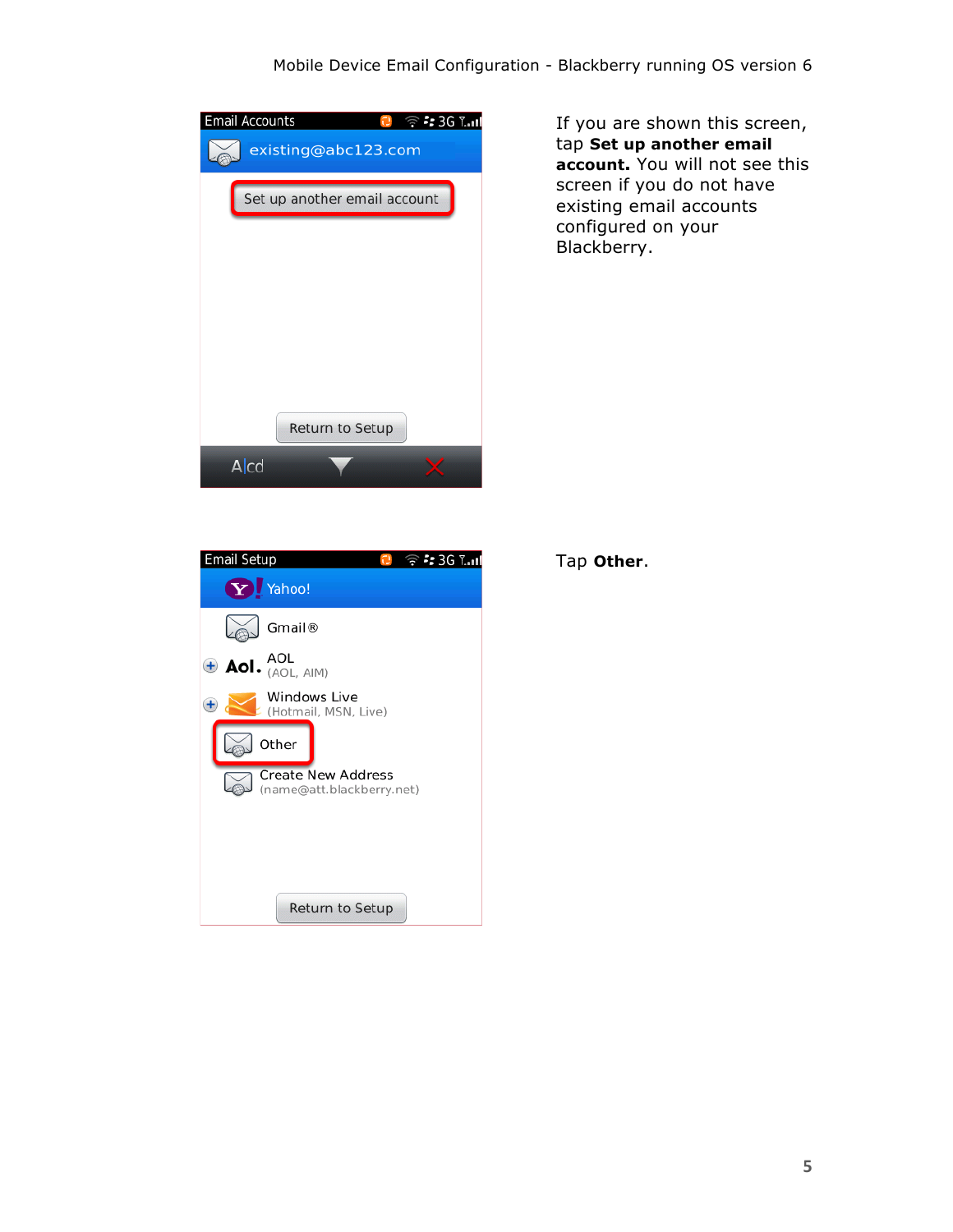### **Entering the Email Account Details**



Enter your email address and password, then tap **Continue**.

| <b>Email Setup</b> | $\widehat{\mathbb{R}}$ : 3G TII |
|--------------------|---------------------------------|
|                    |                                 |
| Email address:     |                                 |
| bevis@barber.net   |                                 |
| Password:          |                                 |
| **********         |                                 |
| $\mathbb{R}^2$     | Processing, please wait         |
|                    | <b>Return to Setup</b>          |

A processing message will be displayed on your screen.